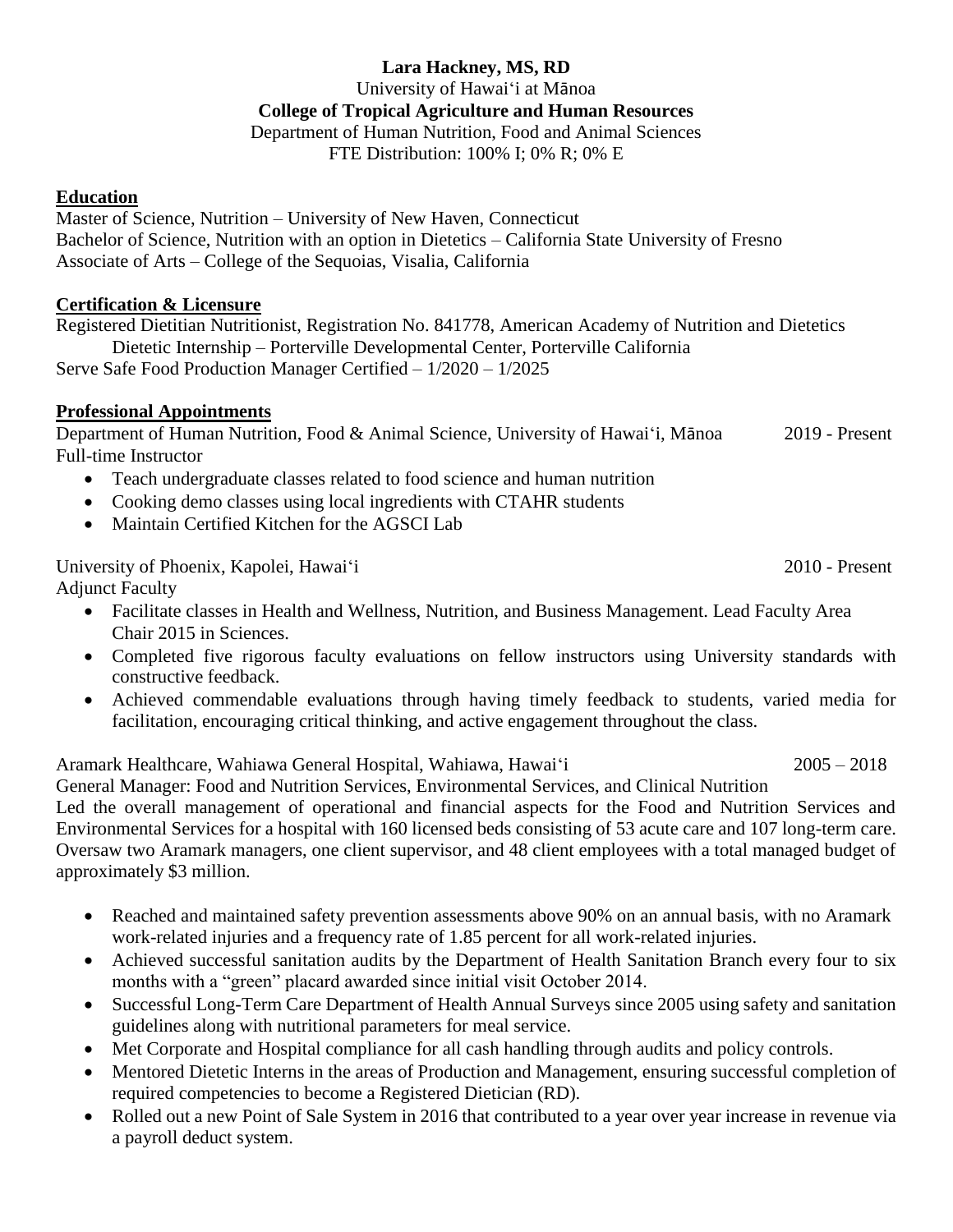- Launched new patient menu and GeriMenu software in 2006, improving efficiency in the Diet Office, and rebranded the patient menu in 2016, creating a more centralized national branded menu.
- Selected as a Patriotic Employer from the Office of the Secretary of Defense in 2016, for supporting a location manager involved with Military duties away from work.
- Launched new retail menu in 2016 with the addition of National Labeling Standards to provide nutritional knowledge with meal choices.
- Awarded Aramark Outstanding Volunteer Award in 2017 for work with the local elementary school as an Aina Docent, Parent Teacher Student Organization Board, and School Community Council Board.

Received a Certificate of Appreciation from the University of Hawai'i at Manoa Dietetics Internship Program in 2018 for mentoring dietetic interns over the past 5 years.

Assistant Director of Patient Services, Aramark Healthcare, Kaweah Delta District Hospital Adjunct Faculty, College of the Sequoias

Clinical Dietitian, Cypress Rehabilitation Center, Division of Kaweah Delta District Hospital

Medical Nutritional Sales Representative, Abbott Laboratories

Clinical Dietitian, Marriott at Cypress Rehabilitation Center, Division of Kaweah Delta District Hospital

### **Courses Taught: Course Number and Title (credits)**

FSHN 112 Food Service Safety Sanitation (2) FSHN 181 Intro to Food Preparation (3) FSHN 181L Food Preparation Laboratory (1) FSHN 311 Food Service Systems Management (3) Spring Semester FSHN 312 Food Service Production & Operations (3) Fall Semester

### **Creative Works**

Zoom cooking classes for CTAHR students, November 2020 to present

### **Leadership and Community Involvement**

President of The Coalition to Stop Campus Hunger RIO at UHM – 2019- present Registered Dietitian Internship Preceptor – 1997 to present Academy of Nutrition and Dietetics member – 1995 to present Commission on Dietetic Registration – 1996 to present Parent Teacher Student Organization Mililani Middle School – President 2019-2020, 2018-2019 School Year, Vice President 2017-2018 School Year School Community Council Mililani Uka Elementary School – Board Member 2013-2019 Parent Teacher Student Organization Mililani Uka Elementary School – President – 2016-2017 School Year Aina in the Schools – Volunteer at Mililani Uka Elementary School – 2013-2017 Start Trainer – Aramark Healthcare – 2014 to 2018

### **Grant Support**

Title of Grant: Enhancing local pork marketing for Oahu hog producers Source of Grant: Hawai'i Department of Agriculture Total Dollar Value (Your share of the grant value): \$0 Dates of Grant: 11/20-08/21 Role: (PI, CoPI): CoPI

Title of Grant: Creating a Food Security Infrastructure at UH Mānoa to Strengthen Tomorrow's Workforce